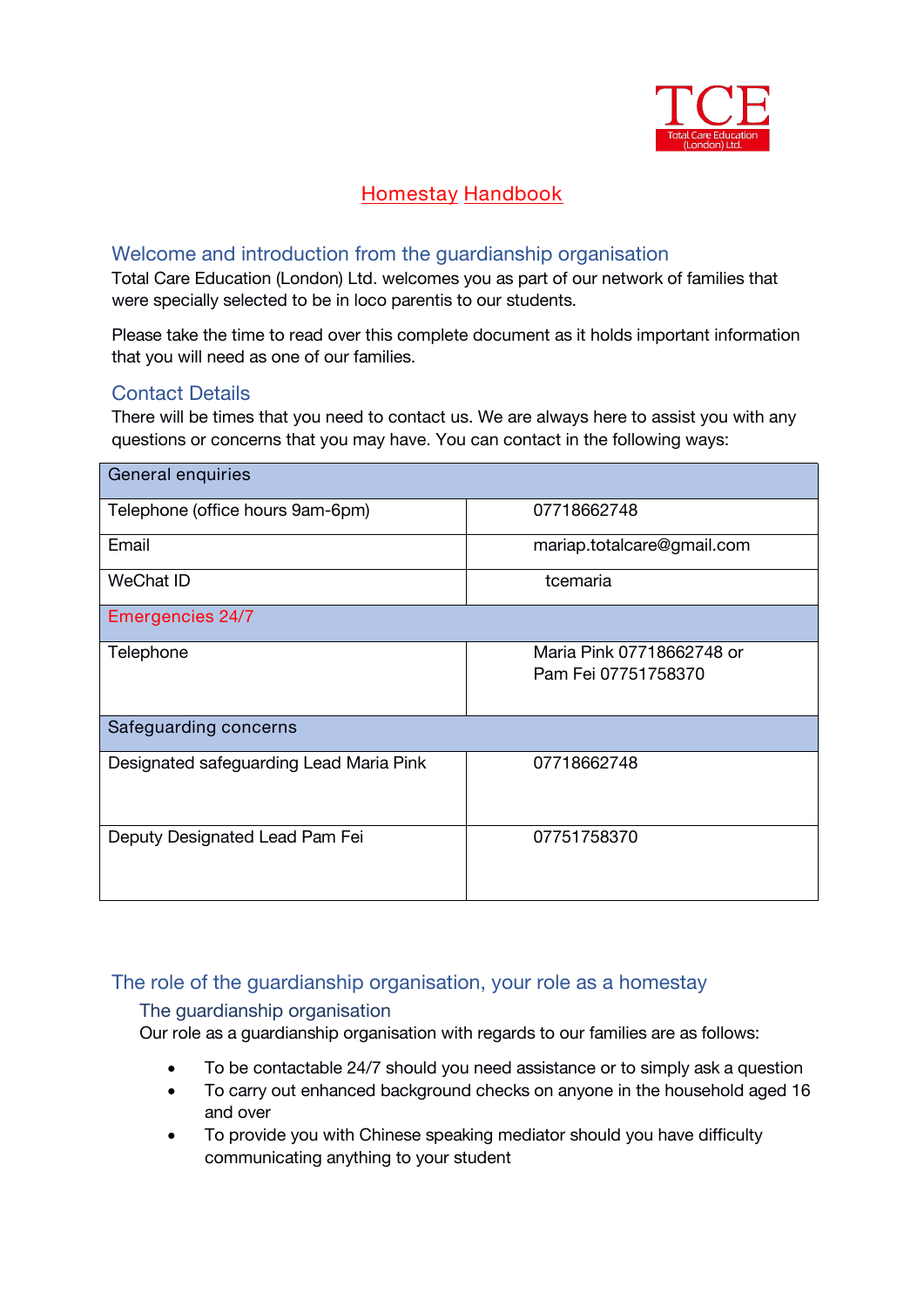*To provide you with assistance should your student need medical treatment (GP/A&E)*



- *To carry our home visits at least once a year*
- *To inform you of activities/tuition organised by us forthe student via email/text*
- *To provide transport to and from airports for departure/arrival information ie. pick up/drop off times of cabs, meeting times and location of coach, if applicable.*
- *To provide educational trips to students*

#### Your role as a homestay

- *To read and sign the Terms and Conditions, returning them promptly to Total Care Educatio (London) Ltd. via email at [mariap.totalcare@gmail.com](mailto:mariap.totalcare@gmail.com)*
- *To read homestay handbook*
- *To complete online training for safeguarding, obtaining relevant certificate*
- *To provide truthful and accurate information for DBS check*
- *To inform Total Care Education (London) Ltd. of any changes within the household ie. anyone over the age of 16 moving into the house, family holiday dates, any medical emergencies within the homestay.)*
- *To provide students with access to common areas of the house and treat student as part of family.*
- *To provide meals eaten in an family environment*
- *To provide students with house rules*
- *To contact us should there be any concerns with the students*
- *To drop student off at pick up point when departing the UK orgoing on an educational trip (thiswould usually be at school from where the coach will be waiting to depart)*
- *To provide laundry, bed change, room clean and appropriate meals*
- *If for any reason you need to be away overnight, please inform Total Care Education (London) Ltd. and we will arrange alternative accommodation for those nights.*

## Looking after and respecting the rights of the student

We host students aged between *12-20.* Students of different ages may require different care. For example, younger students will require greater nurturing and supervision during their stay, whereas older students will be more independent and may be allowed to visit the local area on their own. Parental permissions may vary from student to student too.We will explain to you what we expect from you prior to placing any student with you.

One of the most mutually rewarding experiences of hosting an international student is learning about another culture. We ask that all homestays respect the students' own culture, values and background and be mindful that there will be some differences in the way students approach everyday life, such as when greeting others or whilst eating. Likewise, the students may have a different religious belief to the homestay. Again, we ask that you are respectful of any differences.

#### Loco Parentis

We expect our homestays to exercise the same levels of care as a responsible parent – in loco parentis. This means that you are accepting the day-to-day responsibility for the care of the student whilst they are staying with you.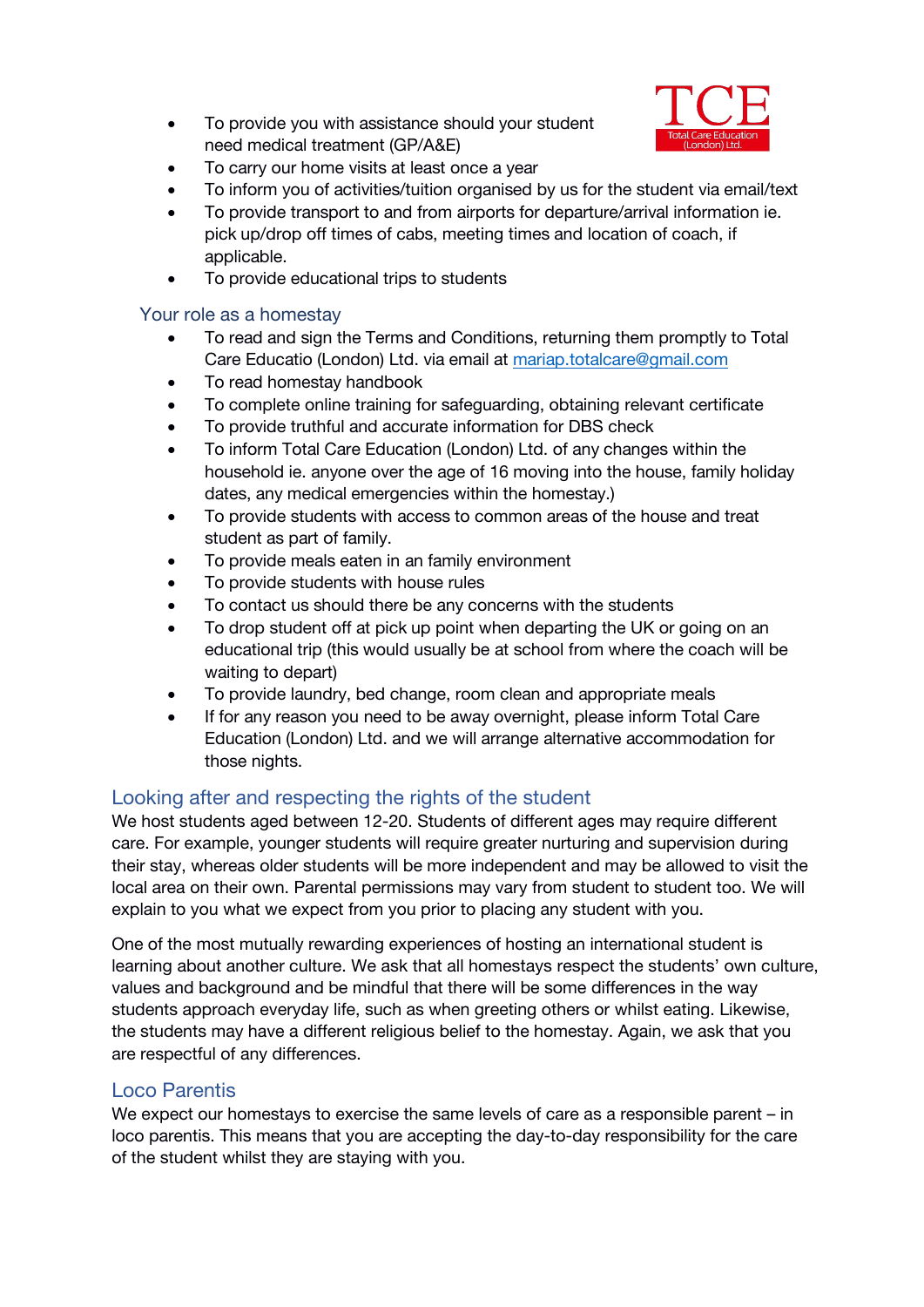# Codes of conduct



*Total Care Education (London) Ltd.* has a code of conduct for staff

and homestays. Please take time to read through this document as it outlines how staff and homestays are expected to behave whilst working for the guardianship organisation which can be found on our website.

Likewise we have a code of conduct for students. This outlines the expected standards of behaviour for our students. Please read through this as it will help you to understand our expectations which can be found on our website.

## **Safeguarding**

*Total Care Education (London) Ltd.* is committed to safeguarding and child protection. We have comprehensive policies on safeguarding, prevent / anti-radicalisation, complaints, anti-bullying, missing student, e-safety, data protection that provide further information and outline our procedures. These can be found which can be found on our website. Please ensure that you have read and understood all our policies.

You are required to undertake a basic certificated course on safeguarding. This should be refreshed every three years. We will also provide an annual safeguarding update. This will be via *email.*

# **Restraint**

Usually it will not be necessary to restrain a student, but there may be rare incidences where it required to protect the student or other people. If restraint is used, you should only use lawful and reasonable/ appropriate means of control / contact / restraint to maintain safety and good order in the homestay. Any use of restraint must be reported to the guardianship organisation's DSL immediately. Please note that corporal punishment is illegal and must never be used.

## Homesickness

When students arrive in the UK, they might be homesick.

Signs that they may be feeling homesick include:

- A strong desire to go home
- Feeling lonely
- Feeling sad
- Feeling anxious
- Lack of motivation
- Loss of confidence
- Feeling depressed
- Experiencing mood swings
- Feeling insecure
- Finding simple tasks difficult
- Physical symptoms, such as headaches and nausea

If your student is showing signs of homesickness, tell them not to worry as there are many people who can help them manage their feelings. Let them talk to you about their feelings, and remind them that they can always talk to their house parent, teacher, parent, guardian, or any member of guardian staff who will listen and will be able to support you and offer advice. It is best not to encourage them to frequently call home, as this can make the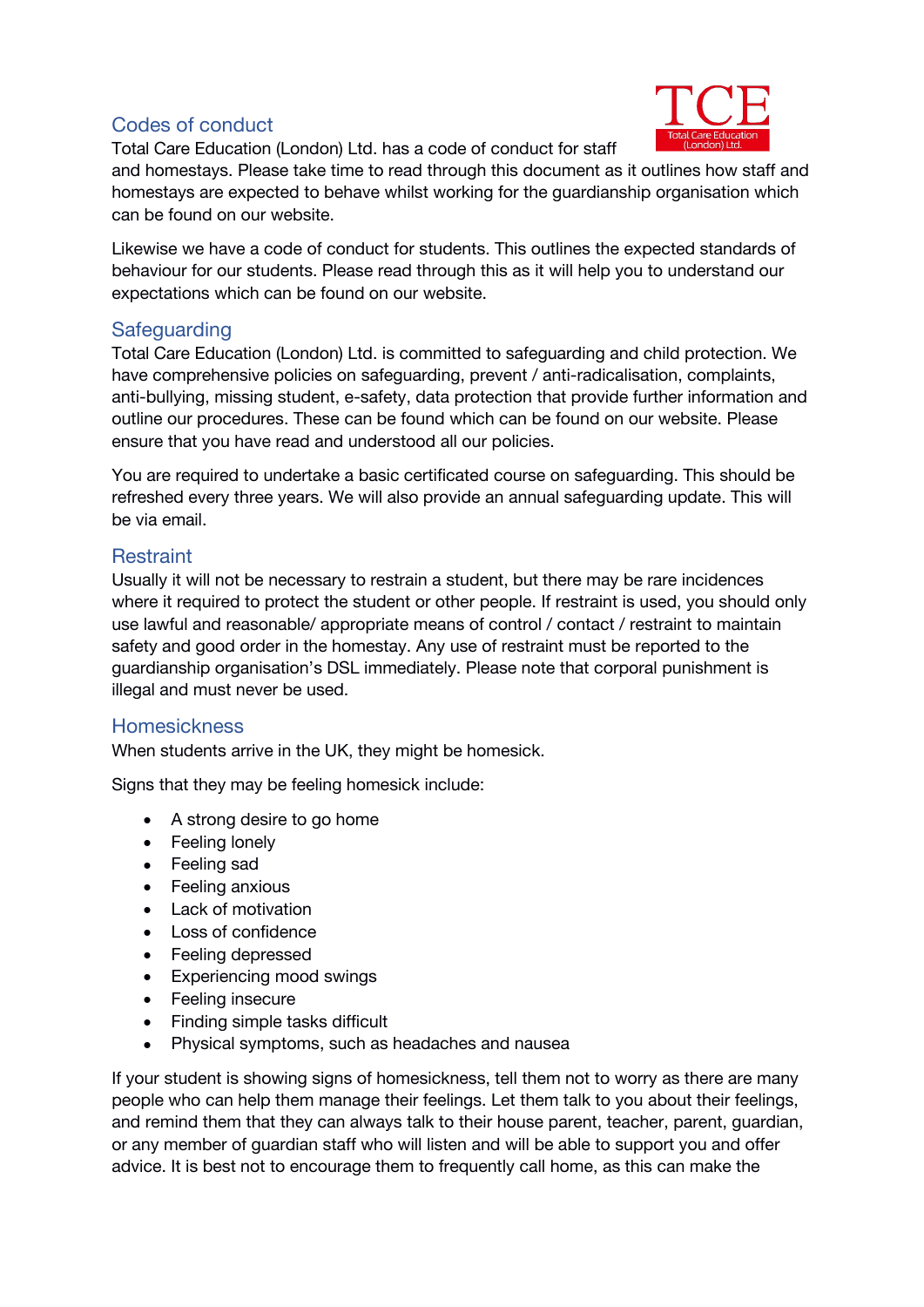feelings worse. Keeping the student busy and interested in a variety family activities and discussions may help them settle and feel



happier. Please do let us know if you are concerned that your student is suffering with homesickness. We are here to support both you and the student.

# How to comfort a student in distress

There may be occasions where your student is upset. For example, the student may be homesick (see above), unwell or experiencing pressure in their academic studies. In such incidences please do not comfort the student physically. It is inappropriate to hug a student as you may comfort your own child, however there are many things you can do to help:

- Listen to the student's concerns
- Offer comforting words and advice
- If you can speak the students' first language, this may help to calm the student
- Please do alert us to the problem and we will offer you support

# Curfews and Bedtimes

If a student ask you to leave the house, you should do the following:

- Call us immediately Maria/Pam
- Tell us where they want to go, who they are going with, what time they are going and what time will they be back, means of transport
- We will then confirm with parents if they have given their permission for their daughter/son to go out
- We will get back to you with a yes or no
- The student then has a 30 minute window to be home within the stated time
- This goes for any student of any age

We will inform you whether or not the student you are hosting has permission to go out alone. All students who are permitted to go out unaccompanied by their homestay must take their mobile phone (fully charged) with them and keep this switched on. Please make sure that they have your telephone number programmed into their phone. It is important that if students do go out unaccompanied, that they let you know where they are going and roughly how long they will be out. If for any reason they are delayed, students must contact you to keep you informed of their whereabouts.

*Total Care Education (London) Ltd.* suggests that student bedtimes should be as follows:

• Ages 12-16 and under 22:30 lights out, all devices off

Any deviation to these times should be discussed with the homestay.

# Permission for students to visit the local area / shops / travelling further afield / excursions

- *Visiting local shops (permission may be granted by host family)*
- *Travelling further afield (see above, regardless of age)*
- *Excursion with host family are permitted unless clash with tuition*
- *Excursion arranged by Total Care Education (London) Ltd. will always have staff accompanied*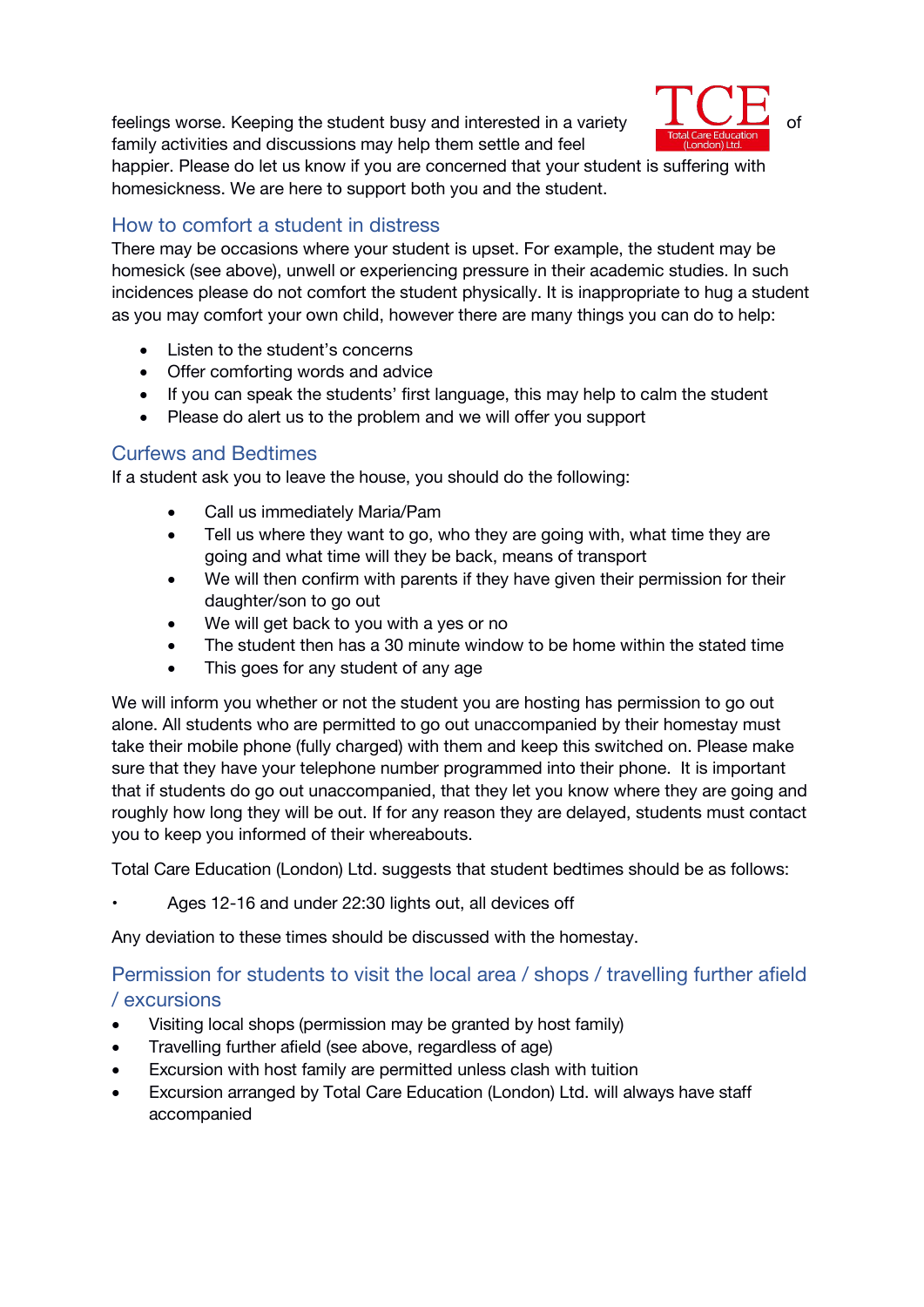# Students staying away from the homestay

*Sleepovers are allowed onlywith parents permission*



 *Sleepovers due to homestay needing to be away will be organised by Total Care Education (London) Ltd. with another homestay within our network. Payments to that homestay for the number of nights will be deducted from the original homestay*

#### Accommodation requirements

Homestays should ensure that they provide a comfortable living environment for students. We require our students to be provided with the following:

- A suitable bedroom and social area(s) which are well kept, clean and in good repair, with sufficient natural light.
- Suitable safeguards must be in place to ensure that students have sufficient privacy from other students. Parents should be made aware of students who may wish to share bedrooms and must give consent before the arrangement goes ahead. This will only occur during a sleepover situation.
- Where homestays are using a double bed, only one student is using this facility. Under no circumstances should students share a double bed.
- The rooms should have suitable heating and lighting and there should be access to sufficient supplies of hot water as required.
- Students should have access to a private space to study with a suitable desk, chair and lamp.
- Students should have access to appropriate hanging and drawer space for clothing.
- Students should have access to a bathroom with a lock on the door and either a shower or bath.
- Students should be treated as part of the family, and therefore have access to the communal rooms in the home. They should not have access to family member's bedrooms.

Please make us aware if any member of the homestay is a smoker, or if you have any pets. Students should have the right to opt for a non-smoking and/or non-pet homestay environment.

Please be aware of the need to ascertain the adequacy of your home insurance in respect of hosting international students. The insured (homeowner) should declare all facts to the insurer in order to a) obtain the right cover and b) obtain the right premium.

No more than three students should be placed with the same homestay at any one time, unless in exceptional circumstances. Pease ensure that you inform us if you work with other guardianship organisations as we need to check that you are not accommodating more than three students in total when members of an AEGIS guardianship organisation are being hosted.

When students under the age of 16 are in the care of a homestay, no students over the age of 20 should be hosted either by the guardianship organisation or another guardianship organisation working within the same homestay.<br>Homestays should not host any other paying guests or operate any form of bed and

breakfast facility when hosting AEGIS students.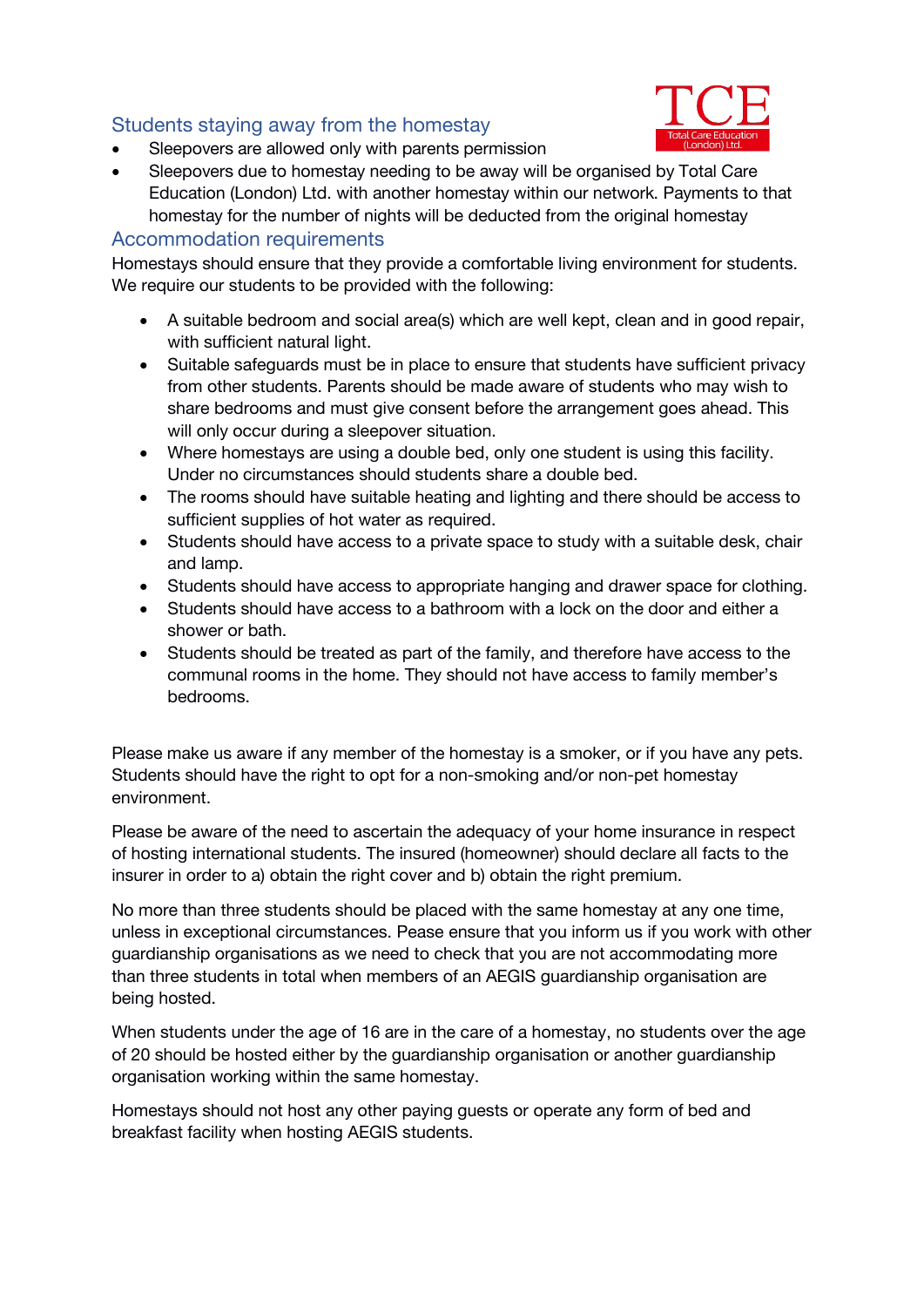While there are no legal restrictions, homestays are expected to adhere to NSPCC advice on adult supervision and ensure that:



- Students aged 12 and under are not left home alone for a long period of time.
- Students aged 16 and under are not left home alone overnight.
- Students are not left home alone regardless of their age if they do not feel comfortable with this.

#### Meals and Snacks

We ask that homestays provide students with a full board provision of breakfast, lunch and dinner during their stay, taking account of any dietary needs. In addition, students should be provided with access to suitable drinks and snacks during their stay.

*Students should be allowed a dedicated cupboard space and a shelf in the refrigerator and also the means to do some cooking ifthey wish to, on occasion. Host families should make* them aware that this will only be allowed if they leave the kitchen clean after use. It may be *useful to show students how to use some of the appliances and what to use to clean them with.*

#### **Laundry**

Homestays are asked to provide students with suitable laundry facilities if they are resident for more than one night. In most cases the homestay would undertake to do the laundry for the student. Depending upon the age of the students, the homestay may give permission for them to do their own laundry if requested and agreed.

### Use of the homestay's car for transport

Any cars used to transport student should be roadworthy with up-to-date tax, insurance, and MOT (where required). If you provide transport using your car for the students in your care, please be aware of the need for adequate comprehensive vehicle insurance and that you should inform your insurers that you will be using your car to provide transport to international students.

Please ensure that all relevant laws relating to the use of child seats or booster seats for under 12s, when the student is below 135cm in height, and seat belts for over 12s or more than 135cm tall are discussed with students and adhered to.

#### Access to computers and the internet & safe use of the internet

It is most likely that your student will want to access the internet during their stay. We ask that they use their own devices and not the family computer. We have an online safety policy that outlines the main risks to be aware of and what you can do as a homestay to help keep students safe which can be found on our website.

## Health and Safety in the Home

We expect all homestays to adhere to our health and safety guidelines:

- A minimum of one smoke alarm should be installed on every storey.
- A carbon monoxide alarm to be installed in any room containing a gas, liquid or solid fuel burning appliance.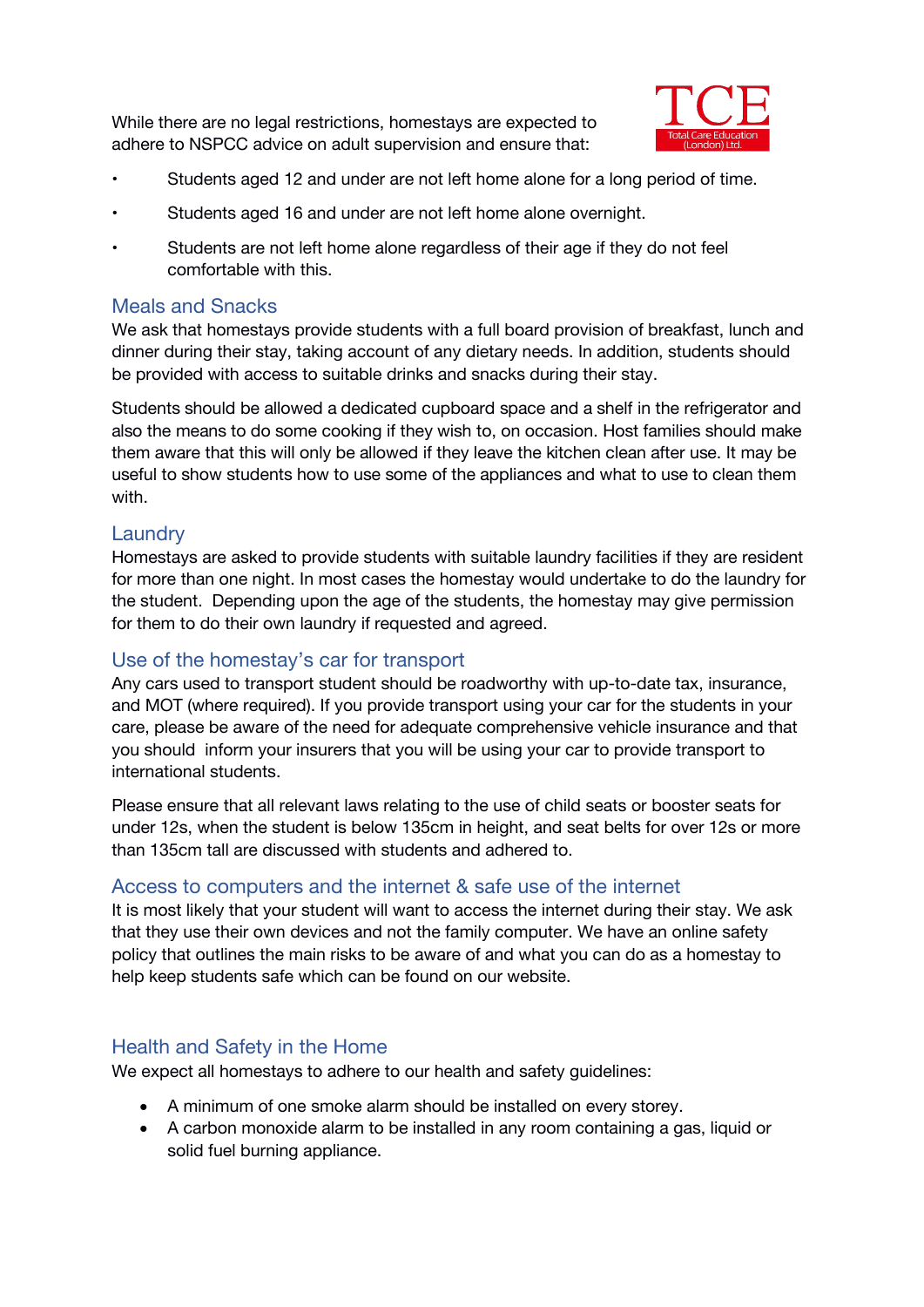• An annual landlord gas safety check to be undertaken by a Gas Safe registered engineer and a copy of the certificate provided to the guardianship organisation.



- The homestay must ensure that the electrical system is safe, e.g. sockets and light fittings are secure and not overloaded and any appliances used by the student are safe.
- The homestay must discuss the possible evacuation routes from the property with students on a regular basis. If doors or windows are locked students must know where to find the key in the event of a fire.
- If fire extinguishers and fire blankets are provided, they must be suitably serviced.
- Where open fires are used, a suitable fire guard should be in place when the fire is lit.
- Any matches / lighters should be appropriately stored.
- A basic first aid kit should be available to include, plasters, sterile eye-pad, triangular bandage, safety pins, non-medicated wound dressing, disposable gloves, leaflet giving guidance on first aid.
- Any prescription medication and drugs should be kept safely especially when hosting young students.
- Alcohol should be appropriately stored.
- The homestay should have an awareness of basic food hygiene when preparing meals for students.

We will conduct an initial visit to check that your accommodation is suitable prior to you hosting a student. Thereafter we will visit at least once a year to undertake an annual check. Please let us know immediately if there are any changes in the accommodation you are offering. This includes informing us of any temporary building work that may take place when you are due to host students. In some case the school may also wish to make an annual visit to check the property. You will be made aware of this prior to agreeing to host a student.

Please refer to our separate Welfare, Health and Safety statement which can be found on our website.

## Private Fostering

Where Total Care Education (London) Ltd. has any day students under the age of 16 (under 18, if the student has a disability) living with homestays who are not their parent or a close relative for 28 days or more, they must adhere to the regulations regarding private fostering in place within their local area as directed by their local authority.

Total Care Education (London) Ltd. is required to liaise with the school and the homestay to ensure that where possible the local authority are notified of the proposal for a private fostering arrangement at least six weeks before the date on which the arrangement is to begin. Where the arrangement is to begin within six weeks, the local authority is to be informed immediately.

Total Care Education (London) Ltd. will liaise with the school and homestay to explain carefully what is required of them in entering into a private fostering arrangement. This includes explaining that there will be regular visits and meetings with the local authority.

Total Care Education (London) Ltd. has a system in place for recording all correspondence with the local authority private fostering team and securing relevant permissions to share